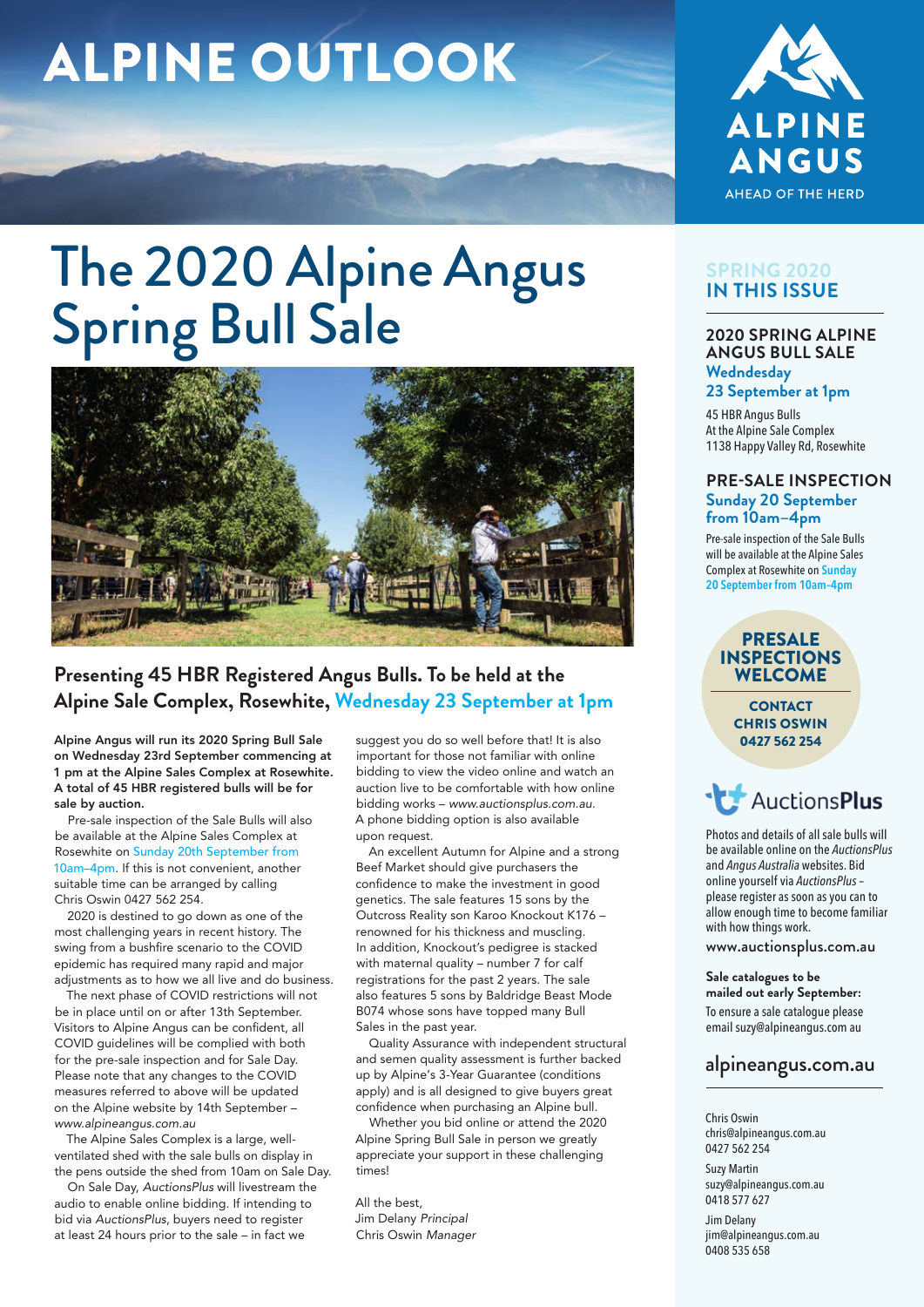# ALPINE ANGUS 2020 SPRING BULL SALE

| LOT ID |           | <b>NAME</b>                        | <b>DOB</b> | <b>STATUS</b> | <b>SIRE</b>                      |                |             | FC RC FA RA RS RH SHTH     |                     |                       |            |     |
|--------|-----------|------------------------------------|------------|---------------|----------------------------------|----------------|-------------|----------------------------|---------------------|-----------------------|------------|-----|
|        |           | CGKP175 ALPINE BEAST MODE P175     | 7/26/18    | <b>HBR</b>    | <b>BALDRIDGE BEAST MODE B074</b> | 6              | 5           | - 5                        | 5<br>- 5            |                       | 5 5        |     |
|        | 2 CGKP171 | ALPINE BEAST MODE P171             | 7/23/18    | HBR           | BALDRIDGE BEAST MODE B074        | 6              | 6           | - 5                        | - 5<br>4            | 5                     | $-5$       |     |
| 3      |           | CGKP161 ALPINE BEAST MODE P161     | 7/21/18    | <b>HBR</b>    | <b>BALDRIDGE BEAST MODE B074</b> | 6              | -5          | 5 5                        | 6                   |                       | 5 5        |     |
| 4      |           | CGKP255 ALPINE BEAST MODE P255     | 8/21/18    | <b>HBR</b>    | <b>BALDRIDGE BEAST MODE B074</b> | 6              | 5           | $5^{\circ}$                | 5<br>5              |                       | 5 5        |     |
| 5      |           | CGKP196 ALPINE LEADER P196         | 8/12/18    | <b>HBR</b>    | COONAMBLE LEADER L325            | 6 6            |             | $5^{\circ}$<br>$5^{\circ}$ |                     | 5 5 4                 |            |     |
|        |           | CGKP174 ALPINE HECTOR P174         | 7/24/18    | HBR           | COONAMBLE HECTOR H249            | 6              | 5           | 5                          | 5<br>5 <sup>5</sup> | $5^{\circ}$           | 4          |     |
| 6      |           |                                    |            |               |                                  |                |             |                            |                     |                       |            |     |
|        |           | CGKP159 ALPINE HECTOR P159         | 7/19/18    | HBR           | <b>COONAMBLE HECTOR H249</b>     | 66             |             | 6                          | 5                   | 5 5 5                 |            |     |
| 8      |           | CGKP266 ALPINE INVESTMENT P266     | 8/24/18    | <b>HBR</b>    | SITZ INVESTMENT 660Z             | 6              | 5           | - 5                        | - 5<br>6            | 5                     | $-5$       |     |
| 9      |           | CGKP167 ALPINE ALL IN P167         | 7/22/18    | <b>HBR</b>    | DEER VALLEY ALL IN               | 76             |             | 5<br>- 5                   |                     | 7 6 5                 |            |     |
|        |           | 10 CGKQ061 ALPINE KNOCKOUT Q061    | 2/25/19    | <b>HBR</b>    | KAROO KNOCKOUT K176              | 6              | $5^{\circ}$ | 5                          | 5<br>5              |                       | 64         |     |
|        |           | 11 CGKQ058 ALPINE KNOCKOUT Q058    | 2/25/19    | <b>HBR</b>    | KAROO KNOCKOUT K176              | 6 5            |             | 5<br>- 5                   | 5                   |                       | 5 5        |     |
|        |           | 12 CGKQ050 ALPINE KNOCKOUT Q050    | 2/21/19    | <b>HBR</b>    | KAROO KNOCKOUT K176              |                | $\sigma$    |                            | 5<br>5              | 5                     |            | -4  |
|        |           | 13 CGKQ044 ALPINE FRONTMAN Q044    | 2/20/19    | <b>HBR</b>    | A A R FRONTMAN 3132              | 6 5            |             | 5                          | 5<br>6              | 6                     |            | - 5 |
|        |           | 14 CGKQ065 ALPINE MOMENTUM Q065    | 2/26/19    | <b>HBR</b>    | <b>G A R MOMENTUM</b>            | 6              | $\bullet$   | - 5                        | 5<br>$5^{\circ}$    | 5 5                   |            |     |
|        |           | 15 CGKQ021 ALPINE ASHLAND Q021     | 2/16/19    | <b>HBR</b>    | <b>G A R ASHLAND</b>             |                | $\sigma$    | 6                          | - 5<br>- 5          |                       | 6 5        |     |
|        |           | 16 CGKQ001 ALPINE JACKPOT Q001     | 1/5/19     | <b>HBR</b>    | BOWMONT JACKPOT J310             | 65             |             | 5                          | 5                   | 5 6 5                 |            |     |
|        |           | 17 CGKQ027 ALPINE KNOCKOUT Q027    | 2/18/19    | <b>HBR</b>    | KAROO KNOCKOUT K176              | 1 <sub>6</sub> |             | 5                          | 5<br>4              |                       | 6 5        |     |
|        |           | 18 CGKQ068 ALPINE KNOCKOUT Q068    | 2/26/19    | <b>HBR</b>    | KAROO KNOCKOUT K176              | 7 5            |             | 5 <sub>5</sub><br>6        |                     | 5 4 5                 |            |     |
|        |           | 19 CGKQ069 ALPINE KNOCKOUT Q069    | 2/27/19    | <b>HBR</b>    | KAROO KNOCKOUT K176              | 1 <sub>6</sub> |             | 6                          | 5                   | 6 6 5                 |            |     |
|        |           | 20 CGKQ004 ALPINE MILE HIGH Q004   | 2/10/19    | <b>HBR</b>    | <b>QUAKER HILL MILE HIGH</b>     | 65             |             | 5                          | 5 5 5 4             |                       |            |     |
|        |           | 21 CGKQ049 ALPINE HECTOR M172 Q049 | 2/21/19    | <b>HBR</b>    | ALPINE HECTOR M172               | 66             |             | $5^{\circ}$                | 5                   | 5 5 5                 |            |     |
|        |           |                                    |            |               |                                  |                |             |                            |                     |                       |            |     |
|        |           | 22 CGKQ022 ALPINE JUNIOR Q022      | 2/16/19    | <b>HBR</b>    | <b>COONAMBLE JUNIOR J266</b>     | 66             |             | 5<br>4                     |                     | 6 5 5                 |            |     |
|        |           | 23 CGKQ098 ALPINE HIGH ROLLER Q098 | 3/20/19    | <b>HBR</b>    | HAZELDEAN HIGH ROLLER H6         | 7              | -5          | 6                          | - 5<br>5            |                       | 5 5        |     |
|        |           | 24 CGKQ013 ALPINE KNOCKOUT Q013    | 2/14/19    | <b>HBR</b>    | KAROO KNOCKOUT K176              | 7 5            |             | 5 <sup>5</sup><br>6        |                     | 4 5 4                 |            |     |
|        |           | 25 CGKQ077 ALPINE KNOCKOUT Q077    | 3/3/19     | HBR           | KAROO KNOCKOUT K176              | 7 5            |             | 6                          | 5<br>5              |                       | $5\quad 4$ |     |
|        |           | 26 HBUP630 ANVIL LUCIFER P630      | 10/15/18   | <b>HBR</b>    | <b>BLACK AQUA LUCIFER</b>        | 7              | 6           | 6                          | 5                   | 5 5 5                 |            |     |
|        |           | 27 CGKP379 ALPINE JACKPOT P379     | 9/16/18    | <b>HBR</b>    | <b>BOWMONT JACKPOT J310</b>      |                |             | 6                          | - 5                 | 5                     | $-5$       |     |
|        |           | 28 CGKP179 ALPINE K WHO P179       | 7/30/18    | <b>HBR</b>    | TEXAS MOUNT K2                   | 7              | 6           | 6                          | $5\overline{)}$     | 5 6                   |            | -4  |
|        |           | 29 CGKP212 ALPINE K WHO P212       | 8/15/18    | <b>HBR</b>    | <b>TEXAS MOUNT K2</b>            |                | - 6         | 7                          | 5<br>5              |                       | 6 5        |     |
|        |           | 30 CGKP153 ALPINE KNOCKOUT P153    | 7/17/18    | <b>HBR</b>    | KAROO KNOCKOUT K176              | 6              | $\circ$     | $5^{\circ}$                | - 5<br>6            | 5 4                   |            |     |
|        |           | 31 CGKP155 ALPINE KNOCKOUT P155    | 7/17/18    | <b>HBR</b>    | KAROO KNOCKOUT K176              | 6 5            |             | $5^{\circ}$<br>5           |                     | 5 5 5                 |            |     |
|        |           | 32 CGKP294 ALPINE LONGSHOT P294    | 9/2/18     | <b>HBR</b>    | TE MANIA LONGSHOT L107           | 6 5            |             | 6<br>-4                    | 5                   |                       | 64         |     |
|        |           | 33 CGKP157 ALPINE HOLD'EM P157     |            | <b>HBR</b>    | TEXAS HOLD'EM H126               |                |             |                            |                     |                       |            |     |
|        |           |                                    | 7/19/18    |               |                                  | 6 5            |             | $5^{\circ}$<br>-4          |                     | 4 6 5                 |            |     |
|        |           | 34 CGKP380 ALPINE HERO P380        | 9/16/18    | <b>HBR</b>    | COONAMBLE H176                   |                | $\bullet$   | 6                          | - 5<br>5            | 6 5                   |            |     |
|        |           | 35 CGKQ037 ALPINE HECTOR M172 Q037 | 2/19/19    | <b>HBR</b>    | ALPINE HECTOR M172               | 6 5            |             | 5 5 5 6 5                  |                     |                       |            |     |
|        |           | 36 CGKQ045 ALPINE JUNIOR Q045      | 2/20/19    | <b>HBR</b>    | <b>COONAMBLE JUNIOR J266</b>     | 6 5            |             | 5                          | 5<br>5              |                       | 5 5        |     |
|        |           | 37 CGKQ101 ALPINE KNOCKOUT Q101    | 3/23/19    | <b>HBR</b>    | KAROO KNOCKOUT K176              | 6 5            |             | 5<br>$\sigma$              | 5                   | 6 5                   |            |     |
|        |           | 38 CGKQ034 ALPINE KNOCKOUT Q034    | 2/19/19    | <b>HBR</b>    | KAROO KNOCKOUT K176              | 6 5            |             | $5^{\circ}$<br>5           | 5 <sup>5</sup>      | 5 5                   |            |     |
|        |           | 39 CGKQ090 ALPINE KNOCKOUT Q090    | 3/11/19    | <b>HBR</b>    | KAROO KNOCKOUT K176              | 6 5            |             | 6                          | 5<br>5              | $5\quad 4$            |            |     |
|        |           | 40 CGKQ059 ALPINE HECTOR M172 Q059 | 2/25/19    | <b>HBR</b>    | ALPINE HECTOR M172               |                |             |                            | - 5<br>5            |                       | 65         |     |
|        |           | 41 CGKQ042 ALPINE HECTOR M172 Q042 | 2/19/19    | <b>HBR</b>    | ALPINE HECTOR M172               |                | $\sigma$    | $\overline{5}$             | 5<br>4              |                       | 64         |     |
|        |           | 42 CGKQ113 ALPINE HIGH ROLLER Q113 | 4/7/19     | <b>HBR</b>    | HAZELDEAN HIGH ROLLER H6         | 6              | $\sigma$    | 6<br>6                     | 6                   |                       | 65         |     |
|        |           | 43 CGKQ084 ALPINE KNOCKOUT Q084    | 3/9/19     | <b>HBR</b>    | KAROO KNOCKOUT K176              | 66             |             | 5                          | - 5<br>5            | 5 <sub>5</sub>        | 4          |     |
|        |           | 44 CGKQ071 ALPINE KNOCKOUT Q071    | 2/28/19    | <b>HBR</b>    | KAROO KNOCKOUT K176              | 6 5            |             | 5                          | 4<br>4              | 5 4                   |            |     |
|        |           | 45 CGKQ067 ALPINE KNOCKOUT Q067    | 2/26/19    | <b>HBR</b>    | KAROO KNOCKOUT K176              |                | 6 5 6       | 6 <sup>6</sup>             |                     | $6 \qquad 5 \qquad 5$ |            |     |
|        |           |                                    |            |               |                                  |                |             |                            |                     |                       |            |     |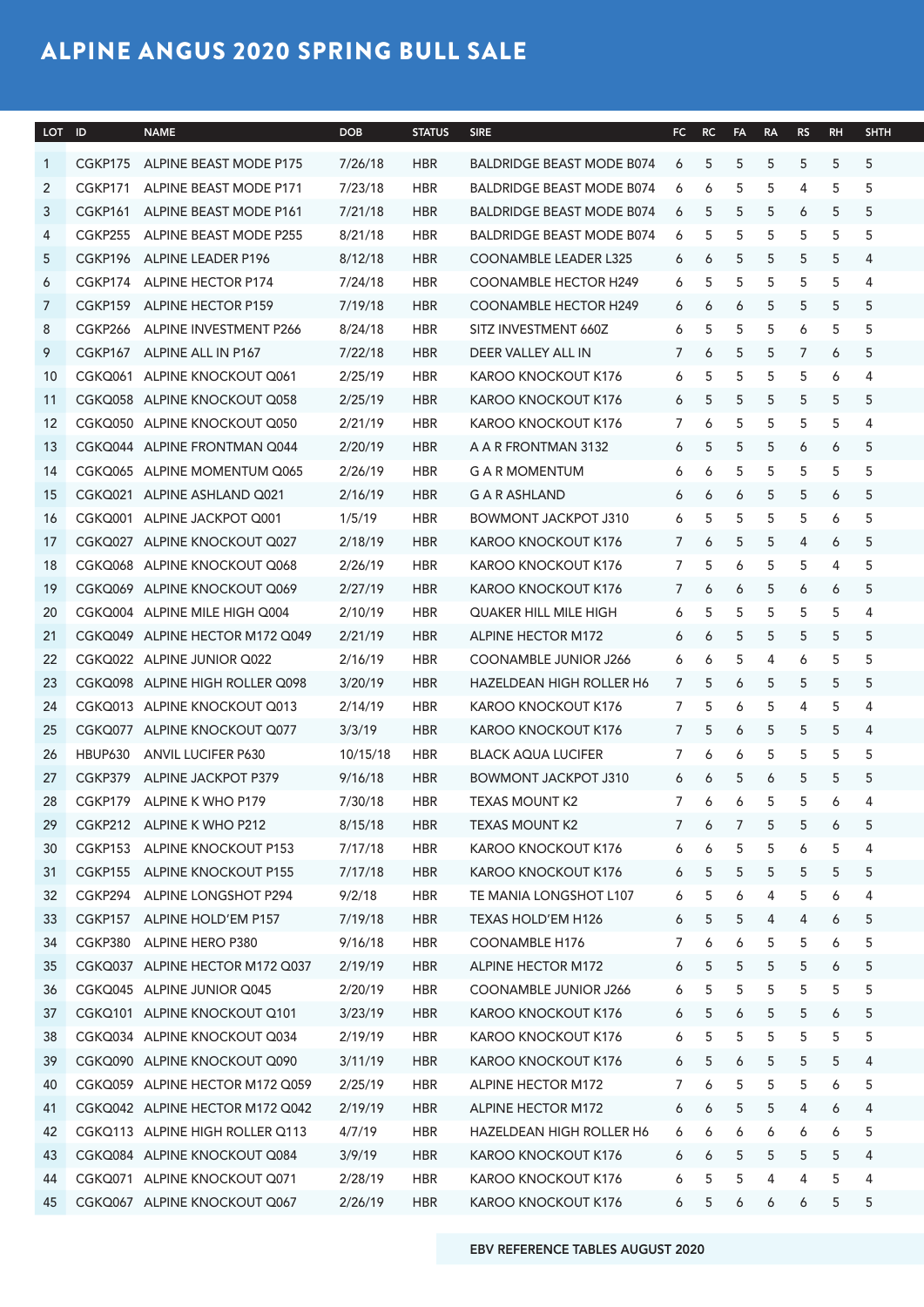#### Wednesday 23 September at 1pm On Farm at the Alpine Sales Complex 1138 Happy Valley Rd, Rosewhite, VIC 3737



| LOT CEDIR CEDTR |        |        |               |  |  | GL BWT 200 400 600 MCW MILK DTC SS CWT EMA RIB RUMP RBY IMF                                                                                 |  |  | ABI DOM HGRN HGRSS |  |
|-----------------|--------|--------|---------------|--|--|---------------------------------------------------------------------------------------------------------------------------------------------|--|--|--------------------|--|
|                 | $-0.7$ | $-2.7$ |               |  |  | -1.7 +4.5 +62 +108 +136 +115 +17 -5.4 +1.7 +73 +6.9 -0.2 -0.3 +0.6 +2.7 +\$143 +\$129 +\$159 +\$135                                         |  |  |                    |  |
|                 |        | $+4.7$ |               |  |  | -4.9 +3.7 +61 +109 +141 +112 +17 -6.2 +2.6 +71 +4.6 +0.1 +0.3 +0.1 +2.5 +\$155 +\$136 +\$170 +\$147                                         |  |  |                    |  |
|                 | $+1.3$ | $+2.9$ |               |  |  | -3.4 +3.9 +61 +103 +133 +111 +19 -6.8 +3.0 +65 +3.9 -1.6 -1.5 +1.1 +1.9 +\$139 +\$127 +\$150 +\$133                                         |  |  |                    |  |
|                 |        |        |               |  |  | +1.1 -2.9 +5.0 +63 +107 +138 +115 +20 -5.8 +2.5 +71 +5.1 -1.4 -1.3 +0.8 +2.5 +\$146 +\$131 +\$162 +\$138                                    |  |  |                    |  |
|                 |        |        |               |  |  | -1.2 -7.3 +3.8 +50 +89 +115 +117 +16 -1.3 +2.4 +65 +6.2 -1.5 -0.5 +1.1 +1.3 +\$104 +\$107 +\$102 +\$107                                     |  |  |                    |  |
|                 |        | $-0.1$ |               |  |  | -4.5 +4.7  +49  +93 +130 +118  +9 -2.5 +2.6 +65 +4.6 +0.4 +1.6 +0.2 +1.1 +\$121 +\$109 +\$120 +\$123                                        |  |  |                    |  |
|                 |        | $+1.8$ |               |  |  | -8.2 +3.6 +44 +84 +116 +112 +8 -2.0 +1.8 +62 +7.3 +0.9 +1.4 +0.2 +1.4 +\$115 +\$107 +\$114 +\$117                                           |  |  |                    |  |
|                 |        |        |               |  |  | -0.3 -1.2 +4.6 +47 +90 +121 +100 +19 -3.2 +2.5 +61 +4.0 -0.2 +0.1 +0.4 +1.5 +\$108 +\$102 +\$109 +\$109                                     |  |  |                    |  |
|                 |        |        |               |  |  | -4.0 +4.2 +54 +96 +122 +110 +21 -1.4 +1.1 +67 +6.9 -1.8 -3.2 +1.9 +2.0 +\$112 +\$113 +\$120 +\$110                                          |  |  |                    |  |
|                 | $+0.7$ | $+3.3$ |               |  |  | -8.4 +5.7 +59 +108 +143 +144 +11 -5.9 +3.6 +73 +7.7 +0.7 -0.8 +1.0 +1.8 +\$147 +\$128 +\$163 +\$139                                         |  |  |                    |  |
|                 |        |        |               |  |  | +5.0 -7.3 +5.4 +54 +103 +129 +128 +15 -5.7 +4.1 +70 +8.0 -0.5 -0.9 +1.5 +1.9 +\$141 +\$130 +\$156 +\$134                                    |  |  |                    |  |
|                 | $+3.6$ |        |               |  |  | +5.7 -7.1 +4.5 +52 +93 +118 +112 +10 -4.6 +3.9 +59 +8.4 +1.1 +0.4 +1.1 +2.2 +\$137 +\$127 +\$148 +\$131                                     |  |  |                    |  |
|                 |        |        |               |  |  | +1.4 -5.2 +4.3 +55 +101 +132 +108 +17 -4.1 +1.3 +71 +3.4 0.0 -0.5 +0.2 +1.2 +\$123 +\$116 +\$123 +\$124                                     |  |  |                    |  |
| 14              | -6.1   |        |               |  |  | -8.3 +1.0 +5.9 +57 +107 +144 +125 +23 -0.3 +2.3 +78 +10.1 -2.8 -4.1 +1.6 +3.9 +\$136 +\$118 +\$166 +\$124                                   |  |  |                    |  |
|                 |        |        |               |  |  | +2.1 -5.3 +5.1 +61 +106 +136 +118 +18 -2.0 +1.0 +78 +7.9 -3.1 -3.4 +1.6 +2.4 +\$135 +\$128 +\$150 +\$130                                    |  |  |                    |  |
|                 |        | $-3.0$ | $-2.1$ $+5.7$ |  |  | +53 +95 +131 +118 +21 -6.2 +4.2 +76 +6.3 -1.2 -0.6 +1.5 +1.4 +\$130 +\$114 +\$139 +\$125                                                    |  |  |                    |  |
|                 |        |        |               |  |  | +4.1 -5.0 +4.7 +54 +95 +121 +118 +11 -4.2 +3.8 +64 +7.7 +0.2 -1.1 +1.3 +2.0 +\$128 +\$121 +\$139 +\$124                                     |  |  |                    |  |
|                 |        | $+0.7$ | $-4.0$ $+4.4$ |  |  | +49 +88 +114 +106 +13 -5.2 +3.8 +65 +8.1 +1.3 +0.7 +0.5 +2.4 +\$130 +\$118 +\$141 +\$124                                                    |  |  |                    |  |
|                 | $+4.8$ |        |               |  |  | +6.2 -7.2 +4.7 +49 +89 +120 +121 +12 -2.8 +0.8 +61 +7.0 +0.4 -0.5 +0.8 +1.3 +\$119 +\$112 +\$121 +\$119                                     |  |  |                    |  |
| 20              | $-1.1$ |        |               |  |  | +2.4 -7.5 +5.8 +58 +98 +123 +109 +15 -6.5 +1.7 +67 +8.3 +0.8 +0.6 +1.0 +2.3 +\$140 +\$127 +\$152 +\$132                                     |  |  |                    |  |
|                 | $-0.5$ |        |               |  |  | +0.7 -2.6 +4.7 +51 +91 +115 +96 +16 -3.4 +2.4 +68 +6.8 -0.2 +1.1 +1.1 +1.2 +\$115 +\$114 +\$111 +\$117                                      |  |  |                    |  |
| 22              |        | $-2.3$ |               |  |  | -3.8 +3.0 +42 +77 +103 +90 +17 -5.6 +1.1 +66 +6.5 -1.0 -0.6 +1.4 +2.3 +\$125 +\$114 +\$138 +\$118                                           |  |  |                    |  |
| 23              | $-2.4$ |        |               |  |  | +0.8 -1.7 +3.3 +50 +90 +97 +78 +24 -2.1 +0.5 +63 +7.5 -0.7 -1.2 +0.6 +2.1 +\$92 +\$108 +\$89 +\$95                                          |  |  |                    |  |
|                 |        |        |               |  |  | +2.4 -3.9 +4.7 +53 +98 +124 +111 +18 -5.2 +3.2 +65 +7.3 +0.9 +0.1 +0.9 +1.4 +\$128 +\$121 +\$132 +\$126                                     |  |  |                    |  |
| 25              | $+1.0$ |        |               |  |  | +5.1 -4.4 +4.2 +50 +90 +113 +112 +15 -4.8 +2.6 +57 +6.7 +1.6 +1.7 0.0 +1.9 +\$119 +\$113 +\$122 +\$117                                      |  |  |                    |  |
|                 |        |        |               |  |  | +3.7 -2.7 +4.9 +48 +86 +115 +91 +17 -4.4 +1.8 +69 +6.7 -0.1 -0.5 +1.4 +0.8 +\$118 +\$113 +\$115 +\$119                                      |  |  |                    |  |
| -27             | $-4.9$ |        |               |  |  | $-0.4$ $-3.7$ $+5.5$ $+51$ $+90$ $+124$ $+109$ $+18$ $-8.4$ $+4.3$ $+77$ $+4.7$ $-0.5$ $-0.2$ $+1.0$ $+1.4$ $+5126$ $+5109$ $+5134$ $+5120$ |  |  |                    |  |
| 28              |        |        |               |  |  | +1.9 -1.0 -5.1 +5.8 +52 +98 +138 +138 +13 -2.4 +3.2 +68 +2.9 -2.1 -0.9 +0.5 +1.8 +\$123 +\$109 +\$135 +\$120                                |  |  |                    |  |
| 29 I            |        |        |               |  |  | +2.8 -1.3 -2.5 +3.2 +44 +89 +119 +107 +20 -2.3 +3.2 +55 +3.7 -0.9 -1.1 +0.1 +2.7 +\$116 +\$108 +\$130 +\$111                                |  |  |                    |  |
|                 |        |        |               |  |  | +8.5 +8.9 -11.9 +2.4 +50 +93 +120 +110 +16 -6.3 +2.9 +64 +6.9 +2.7 +1.7 0.0 +2.1 +\$140 +\$125 +\$149 +\$135                                |  |  |                    |  |
| 31              |        |        |               |  |  | +1.3 +4.3 -10.3 +4.4 +52 +96 +124 +130 +12 -4.8 +2.9 +64 +7.9 +0.4 -0.5 +1.0 +2.5 +\$137 +\$124 +\$155 +\$129                               |  |  |                    |  |
| 32              |        |        |               |  |  | +7.0 +2.9 -5.1 +4.1 +54 +91 +121 +97 +15 -6.6 +0.8 +64 +5.3 +2.6 +2.9 -1.8 +2.7 +\$133 +\$115 +\$140 +\$128                                 |  |  |                    |  |
| 33              | $+2.3$ |        |               |  |  | 0.0 -8.7 +4.5 +50 +89 +119 +102 +15 -6.1 +1.7 +62 +6.0 +1.0 +1.4 +0.5 +1.6 +\$129 +\$116 +\$133 +\$126                                      |  |  |                    |  |
| 34              | -3.9   |        |               |  |  | -1.3 -1.7 +7.3 +59 +103 +140 +150 +15 -3.5 +2.5 +75 +6.4 -0.7 -0.7 +0.7 +1.8 +\$122 +\$109 +\$133 +\$118                                    |  |  |                    |  |
| 35              | -0.6   |        |               |  |  | -0.4 -1.5 +4.3 +51 +87 +116 +97 +15 -3.3 +1.8 +65 +6.9 +0.8 +0.4 +0.5 +1.9 +\$115 +\$108 +\$117 +\$115                                      |  |  |                    |  |
| 36              | $+2.2$ |        |               |  |  | +0.5 -2.5 +4.0 +46 +89 +125 +113 +22 -3.8 +2.5 +77 +6.8 -1.7 -2.2 +1.5 +2.4 +\$133 +\$116 +\$151 +\$125                                     |  |  |                    |  |
| 37              | $+0.1$ |        |               |  |  | +4.4 -4.6 +5.7 +52 +95 +119 +115 +13 -4.8 +1.6 +62 +7.5 -0.1 -1.1 +1.2 +1.7 +\$125 +\$119 +\$134 +\$121                                     |  |  |                    |  |
| 38              | $+2.9$ |        |               |  |  | +4.3 -5.4 +5.3 +48 +83 +107 +118 +5 -7.1 +3.6 +56 +6.0 +0.5 +0.7 +0.8 +1.5 +\$123 +\$115 +\$130 +\$118                                      |  |  |                    |  |
| 39              | $+1.1$ |        |               |  |  | +5.3 -4.9 +4.6 +47 +89 +112 +116 +9 -4.8 +2.2 +63 +6.2 +1.4 +1.2 -0.4 +2.1 +\$118 +\$111 +\$125 +\$115                                      |  |  |                    |  |
| 40              | $-0.3$ |        |               |  |  | -2.5 -2.4 +5.1 +52 +90 +123 +102 +14 -2.3 +2.4 +71 +7.0 -0.5 -0.6 +1.1 +1.8 +\$119 +\$110 +\$123 +\$118                                     |  |  |                    |  |
| 41              | $-2.5$ |        |               |  |  | $-0.9$ $-3.6$ +6.2 +46 +76 +107 +95 +11 -3.4 +1.7 +63 +7.1 -1.2 -1.2 +1.4 +1.3 +\$103 +\$98 +\$103 +\$103                                   |  |  |                    |  |
| 42              | -4.9   | $+0.8$ |               |  |  | 0.0 +4.8 +51 +90 +109 +106 +18 -1.8 +1.4 +65 +5.4 -1.6 -1.8 +0.1 +2.7 +\$95 +\$100 +\$103 +\$93                                             |  |  |                    |  |
| 43              |        |        |               |  |  | +3.0 +4.8 -4.3 +5.3 +52 +93 +125 +121 +13 -5.2 +1.7 +61 +7.7 +0.6 -0.8 +0.8 +2.1 +\$136 +\$120 +\$150 +\$129                                |  |  |                    |  |
| 44              |        |        |               |  |  | +2.0 +3.9 -4.9 +4.6 +44 +77 +99 +114 +5 -5.5 +2.6 +54 +6.2 +0.5 +0.5 +0.4 +1.9 +\$111 +\$106 +\$118 +\$107                                  |  |  |                    |  |
|                 |        |        |               |  |  | 45 +1.9 +5.6 -5.8 +5.3 +50 +89 +115 +115 +12 -5.9 +1.5 +59 +6.9 +1.1 0.0 +0.5 +1.8 +\$125 +\$116 +\$133 +\$120                              |  |  |                    |  |
|                 |        |        |               |  |  |                                                                                                                                             |  |  |                    |  |

EBV REFERENCE TABLES AUGUST 2020 +1.8 +2.4 -4.4 +4.3 +48 +86 +112 +98 +17 +1.9 -4.7 +64 +5.7 -0.1 -0.4 +0.5 +2.0 +\$117 +\$110 +\$124 +\$114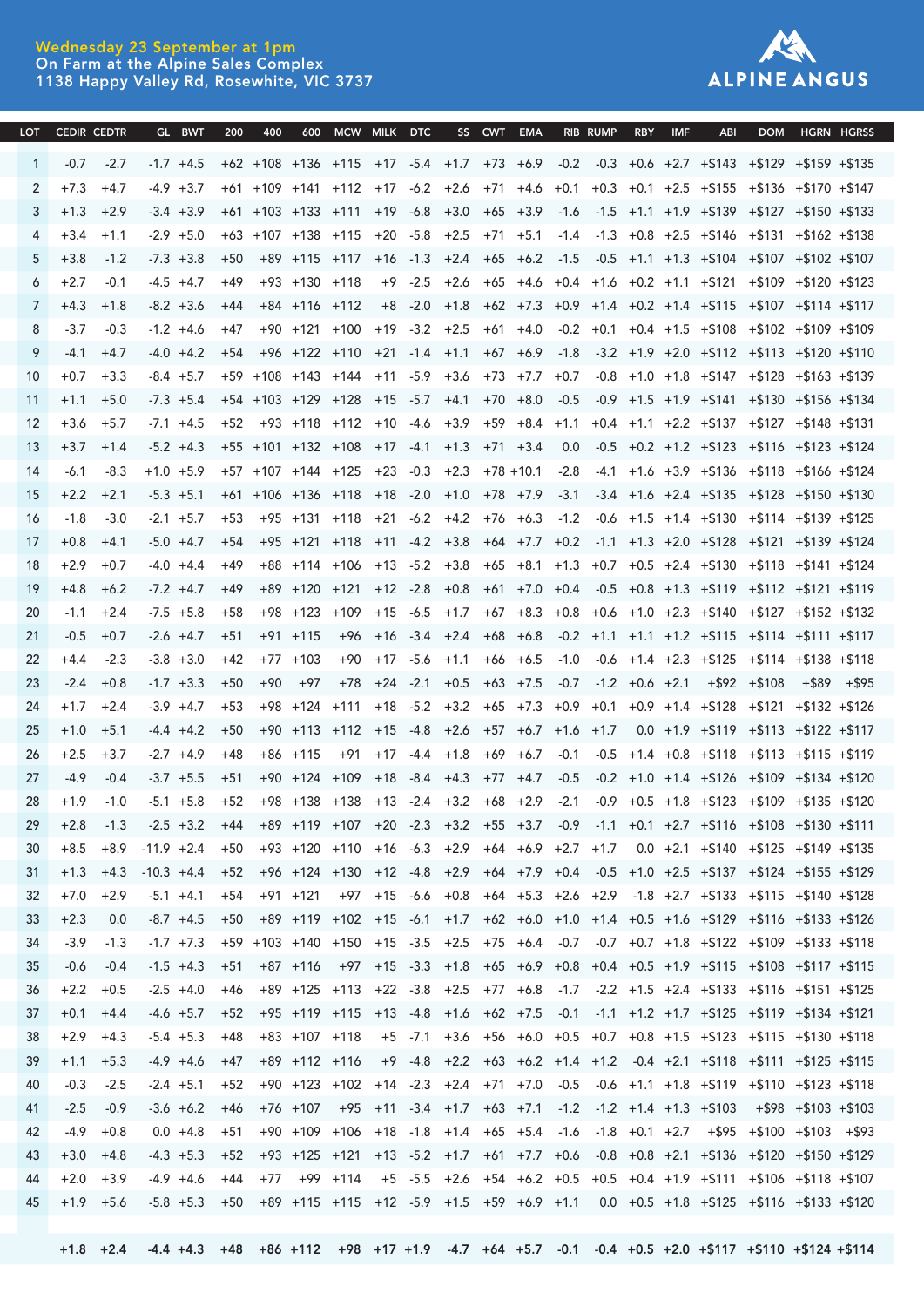# ALPINE ANGUS 2020 SPRING BULL SALE

|                 | LOT <sub>2</sub>                     | <b>CE-DIR</b>  | <b>CE-DTR</b> | GL.        | <b>BW</b>         | 200        | 400                           | 600            |
|-----------------|--------------------------------------|----------------|---------------|------------|-------------------|------------|-------------------------------|----------------|
|                 | <b>ALPINE BEAST MODE P171</b>        | $+7.3$         | $+4.7$        | $-4.9$     | $+3.7$            | $+61$      | $+109$                        | $+141$         |
|                 |                                      | <b>MCWT</b>    | <b>MILK</b>   | DTC        | <b>SS</b>         | <b>CWT</b> | <b>EMA</b>                    | <b>RIB</b>     |
|                 | <b>IDENTIFIER:</b><br><b>CGKP171</b> | $+112$         | $+17$         | $-6.2$     | $+2.6$            | $+71$      | $+4.6$                        | $+0.1$         |
|                 | <b>BIRTH DATE:</b><br>7/23/18        | P <sub>8</sub> | RBY%          | <b>IMF</b> | ANGUS<br>BREEDING | DOM.       | HEAVY<br>GRAIN                | HEAVY<br>GRASS |
|                 |                                      | $+0.3$         | $+0.1$        | $+2.5$     | $+ $155$          | $+ $136$   | $+ $170$                      | $+ $147$       |
|                 | LOT <sub>3</sub>                     | <b>CE-DIR</b>  | <b>CE-DTR</b> | GL.        | <b>BW</b>         | 200        | 400                           | 600            |
|                 | <b>ALPINE BEAST MODE P161</b>        | $+1.3$         | $+2.9$        | $-3.4$     | $+3.9$            | $+61$      | $+103$                        | $+133$         |
|                 |                                      | <b>MCWT</b>    | <b>MILK</b>   | <b>DTC</b> | <b>SS</b>         | <b>CWT</b> | <b>EMA</b>                    | <b>RIB</b>     |
|                 | <b>IDENTIFIER:</b><br><b>CGKP161</b> | $+111$         | $+19$         | $-6.8$     | $+3.0$            | $+65$      | $+3.9$                        | $-1.6$         |
|                 | <b>BIRTH DATE:</b><br>7/21/18        | P <sub>8</sub> | RBY%          | <b>IMF</b> | ANGUS<br>BREEDING | DOM.       | HEAVY<br>GRAIN                | HEAVY<br>GRASS |
|                 |                                      | $-1.5$         | $+1.1$        | $+1.9$     | $+ $139$          | $+ $127$   | $+ $150$                      | $+ $133$       |
|                 | LOT <sub>4</sub>                     | <b>CE-DIR</b>  | <b>CE-DTR</b> | GL.        | <b>BW</b>         | 200        | 400                           | 600            |
|                 | <b>ALPINE BEAST MODE P255</b>        | $+3.4$         | $+1.1$        | $-2.9$     | $+5.0$            | $+63$      | $+107$                        | $+138$         |
|                 |                                      | <b>MCWT</b>    | <b>MILK</b>   | DTC        | <b>SS</b>         | <b>CWT</b> | <b>EMA</b>                    | <b>RIB</b>     |
|                 | <b>IDENTIFIER:</b><br><b>CGKP255</b> | $+115$         | $+20$         | $-5.8$     | $+2.5$            | $+71$      | $+5.1$                        | $-1.4$         |
|                 | <b>BIRTH DATE:</b><br>8/21/18        | P <sub>8</sub> | RBY%          | <b>IMF</b> | ANGUS<br>BREEDING | DOM.       | <b>HEAVY</b><br><b>GRAIN</b>  | HEAVY<br>GRASS |
|                 |                                      | $-1.3$         | $+0.8$        | $+2.5$     | $+ $146$          | $+ $131$   | $+ $162 + $138$               |                |
|                 | LOT <sub>5</sub>                     | <b>CE-DIR</b>  | <b>CE-DTR</b> | GL.        | <b>BW</b>         | 200        | 400                           | 600            |
|                 | <b>ALPINE LEADER P196</b>            | $+3.8$         | $-1.2$        | $-7.3$     | $+3.8$            | $+50$      | $+89$                         | $+115$         |
|                 | <b>IDENTIFIER:</b>                   | <b>MCWT</b>    | <b>MILK</b>   | DTC        | SS <sub>1</sub>   | <b>CWT</b> | <b>EMA</b>                    | <b>RIB</b>     |
|                 | CGKP196<br><b>BIRTH DATE:</b>        | $+117$         | $+16$         | $-1.3$     | $+2.4$            | $+65$      | $+6.2$                        | $-1.5$         |
|                 | 8/12/18                              | P <sub>8</sub> | RBY%          | <b>IMF</b> | ANGUS<br>BREEDING | DOM.       | HEAVY<br>GRAIN                | HEAVY<br>GRASS |
|                 |                                      | $-0.5$         | $+1.1$        | $+1.3$     | $+ $104$          | $+ $107$   | $+ $102$                      | $+ $107$       |
|                 | LOT <sub>6</sub>                     | <b>CE-DIR</b>  | <b>CE-DTR</b> | GL.        | <b>BW</b>         | 200        | 400                           | 600            |
| 17 <sub>4</sub> | <b>ALPINE HECTOR P174</b>            | $+2.7$         | $-0.1$        | $-4.5$     | $+4.7$            | $+49$      | $+93$                         | $+130$         |
|                 | <b>IDENTIFIER:</b>                   | <b>MCWT</b>    | <b>MILK</b>   | <b>DTC</b> | <b>SS</b>         | <b>CWT</b> | <b>EMA</b>                    | RIB            |
|                 | <b>CGKP174</b><br><b>BIRTH DATE:</b> | $+118$         | $+9$          | $-2.5$     | $+2.6$            | $+65$      | $+4.6$                        | $+0.4$         |
|                 | 7/24/18                              | P <sub>8</sub> | RBY%          | <b>IMF</b> | ANGUS<br>BREEDING | DOM.       | HEAVY<br>GRAIN                | HEAVY<br>GRASS |
|                 |                                      | $+1.6$         | $+0.2$        | $+1.1$     | $+ $121$          | $+ $109$   | $+ $120$                      | $+ $123$       |
|                 | LOT <sub>7</sub>                     | <b>CE-DIR</b>  | <b>CE-DTR</b> | GL.        | <b>BW</b>         | 200        | 400                           | 600            |
|                 | <b>ALPINE HECTOR P159</b>            | $+4.3$         | $+1.8$        | $-8.2$     | $+3.6$            | $+44$      | $+84$                         | $+116$         |
|                 | <b>IDENTIFIER:</b>                   | <b>MCWT</b>    | <b>MILK</b>   | <b>DTC</b> | SS <sub>1</sub>   | <b>CWT</b> | <b>EMA</b>                    | <b>RIB</b>     |
|                 | <b>CGKP159</b><br><b>BIRTH DATE:</b> | $+112$         | $+8$          | $-2.0$     | $+1.8$            | $+62$      | $+7.3$                        | $+0.9$         |
|                 | 7/19/18                              | P <sub>8</sub> | RBY%          | <b>IMF</b> | ANGUS<br>BREEDING | DOM.       | HEAVY<br>GRAIN                | HEAVY<br>GRASS |
|                 |                                      | $+1.4$         | $+0.2$        | $+1.4$     |                   |            | $+ $115 + $107 + $114 + $117$ |                |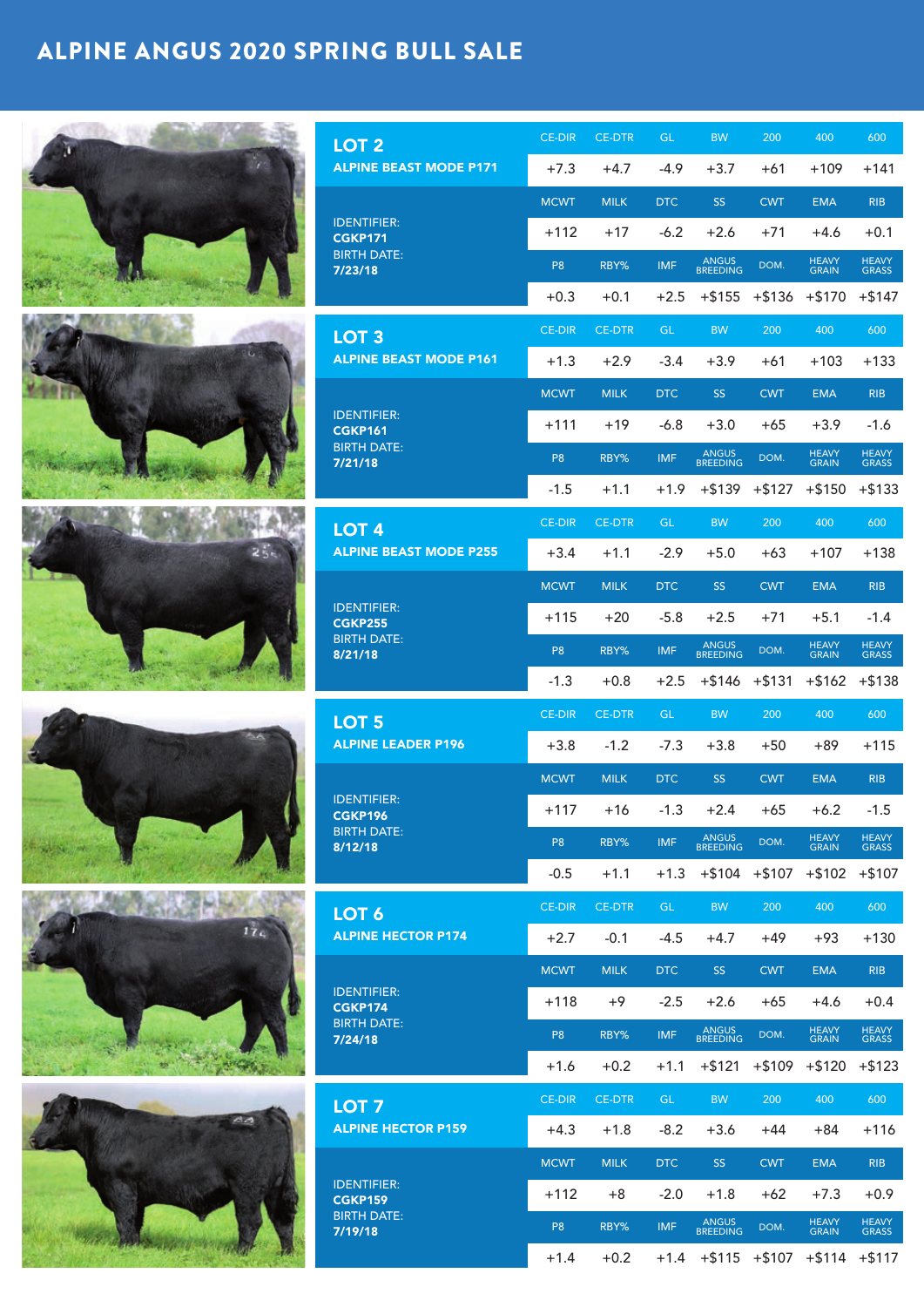# ALPINE ANGUS 2020 SPRING BULL SALE

| <b>LOT 12</b>                        | <b>CE-DIR</b>  | <b>CE-DTR</b> | GL.        | <b>BW</b>                      | 200        | 400            | 600            |
|--------------------------------------|----------------|---------------|------------|--------------------------------|------------|----------------|----------------|
| <b>ALPINE KNOCKOUT Q050</b>          | $+3.6$         | $+5.7$        | $-7.1$     | $+4.5$                         | $+52$      | $+93$          | $+118$         |
|                                      | <b>MCWT</b>    | <b>MILK</b>   | <b>DTC</b> | <b>SS</b>                      | <b>CWT</b> | <b>EMA</b>     | <b>RIB</b>     |
| <b>IDENTIFIER:</b><br><b>CGKQ050</b> | $+112$         | $+10$         | $-4.6$     | $+3.9$                         | $+59$      | $+8.4$         | $+1.1$         |
| <b>BIRTH DATE:</b><br>2/21/19        | P <sub>8</sub> | RBY%          | <b>IMF</b> | ANGUS<br>BREEDING              | DOM.       | HEAVY<br>GRAIN | HEAVY<br>GRASS |
|                                      | $+0.4$         | $+1.1$        |            | $+2.2$ $+5137$ $+5127$         |            | $+ $148$       | $+ $131$       |
| <b>LOT 13</b>                        | <b>CE-DIR</b>  | <b>CE-DTR</b> | GL.        | <b>BW</b>                      | 200        | 400            | 600            |
| <b>ALPINE FRONTMAN Q044</b>          | $+3.7$         | $+1.4$        | $-5.2$     | $+4.3$                         | $+55$      | $+101$         | $+132$         |
|                                      | <b>MCWT</b>    | <b>MILK</b>   | <b>DTC</b> | SS <sub>1</sub>                | <b>CWT</b> | <b>EMA</b>     | <b>RIB</b>     |
| <b>IDENTIFIER:</b><br><b>CGKQ044</b> | $+108$         | $+17$         | $-4.1$     | $+1.3$                         | $+71$      | $+3.4$         | 0.0            |
| <b>BIRTH DATE:</b><br>2/20/19        | P <sub>8</sub> | RBY%          | <b>IMF</b> | ANGUS<br>BREEDING              | DOM.       | HEAVY<br>GRAIN | HEAVY<br>GRASS |
|                                      | $-0.5$         | $+0.2$        | $+1.2$     | $+ $123$                       | $+ $116$   | $+ $123$       | $+ $124$       |
| <b>LOT 14</b>                        | <b>CE-DIR</b>  | <b>CE-DTR</b> | <b>GL</b>  | <b>BW</b>                      | 200        | 400            | 600            |
| <b>ALPINE MOMENTUM Q065</b>          | $-6.1$         | $-8.3$        | $+1.0$     | $+5.9$                         | $+57$      | $+107$         | $+144$         |
|                                      | <b>MCWT</b>    | <b>MILK</b>   | DTC        | <b>SS</b>                      | <b>CWT</b> | <b>EMA</b>     | <b>RIB</b>     |
| <b>IDENTIFIER:</b><br><b>CGKQ065</b> | $+125$         | $+23$         | $-0.3$     | $+2.3$                         | $+78$      | $+10.1$        | $-2.8$         |
| <b>BIRTH DATE:</b><br>2/26/19        | P <sub>8</sub> | RBY%          | <b>IMF</b> | ANGUS<br>BREEDING              | DOM.       | HEAVY<br>GRAIN | HEAVY<br>GRASS |
|                                      | $-4.1$         | $+1.6$        | $+3.9$     | $+ $136$                       | $+ $118$   | $+ $166$       | $+ $124$       |
| <b>LOT 16</b>                        | <b>CE-DIR</b>  | <b>CE-DTR</b> | <b>GL</b>  | <b>BW</b>                      | 200        | 400            | 600            |
| <b>ALPINE JACKPOT Q001</b>           | $-1.8$         | $-3.0$        | $-2.1$     | $+5.7$                         | $+53$      | $+95$          | $+131$         |
|                                      | <b>MCWT</b>    | <b>MILK</b>   | <b>DTC</b> | SS <sub>1</sub>                | <b>CWT</b> | <b>EMA</b>     | <b>RIB</b>     |
| <b>IDENTIFIER:</b><br><b>CGKQ001</b> | $+118$         | $+21$         | $-6.2$     | $+4.2$                         | $+76$      | $+6.3$         | $-1.2$         |
| <b>BIRTH DATE:</b><br>1/5/19         | P <sub>8</sub> | RBY%          | <b>IMF</b> | ANGUS<br>BREEDING              | DOM.       | HEAVY<br>GRAIN | HEAVY<br>GRASS |
|                                      | $-0.6$         | $+1.5$        | $+1.4$     | $+ $130 + $114$                |            | $+ $139$       | $+ $125$       |
| <b>LOT 17</b>                        | <b>CE-DIR</b>  | <b>CE-DTR</b> | GL.        | <b>BW</b>                      | 200        | 400            | 600            |
| <b>ALPINE KNOCKOUT Q027</b>          | $+0.8$         | $+4.1$        | $-5.0$     | $+4.7$                         | $+54$      | $+95$          | $+121$         |
|                                      | <b>MCWT</b>    | <b>MILK</b>   | DTC        | SS <sub>1</sub>                | <b>CWT</b> | <b>EMA</b>     | <b>RIB</b>     |
| <b>IDENTIFIER:</b><br><b>CGKQ027</b> | $+118$         | $+11$         | $-4.2$     | $+3.8$                         | $+64$      | $+7.7$         | $+0.2$         |
| <b>BIRTH DATE:</b><br>2/18/19        | P <sub>8</sub> | RBY%          | <b>IMF</b> | ANGUS<br>BREEDING              | DOM.       | HEAVY<br>GRAIN | HEAVY<br>GRASS |
|                                      | $-1.1$         | $+1.3$        | $+2.0$     | $+ $128$                       | $+ $121$   | $+ $139$       | $+ $124$       |
| <b>LOT 21</b>                        | <b>CE-DIR</b>  | <b>CE-DTR</b> | GL.        | <b>BW</b>                      | 200        | 400            | 600            |
| <b>ALPINE HECTOR M172 Q049</b>       | $-0.5$         | $+0.7$        | $-2.6$     | $+4.7$                         | $+51$      | $+91$          | $+115$         |
|                                      | <b>MCWT</b>    | <b>MILK</b>   | <b>DTC</b> | <b>SS</b>                      | <b>CWT</b> | <b>EMA</b>     | <b>RIB</b>     |
| <b>IDENTIFIER:</b><br><b>CGKQ049</b> | +96            | +16           | $-3.4$     | $+2.4$                         | $+68$      | $+6.8$         | $-0.2$         |
| <b>BIRTH DATE:</b><br>2/21/19        | P <sub>8</sub> | RBY%          | <b>IMF</b> | ANGUS<br>BREEDING              | DOM.       | HEAVY<br>GRAIN | HEAVY<br>GRASS |
|                                      | $+1.1$         | $+1.1$        |            | $+1.2$ $+5115$ $+5114$ $+5111$ |            |                | $+$ \$117      |